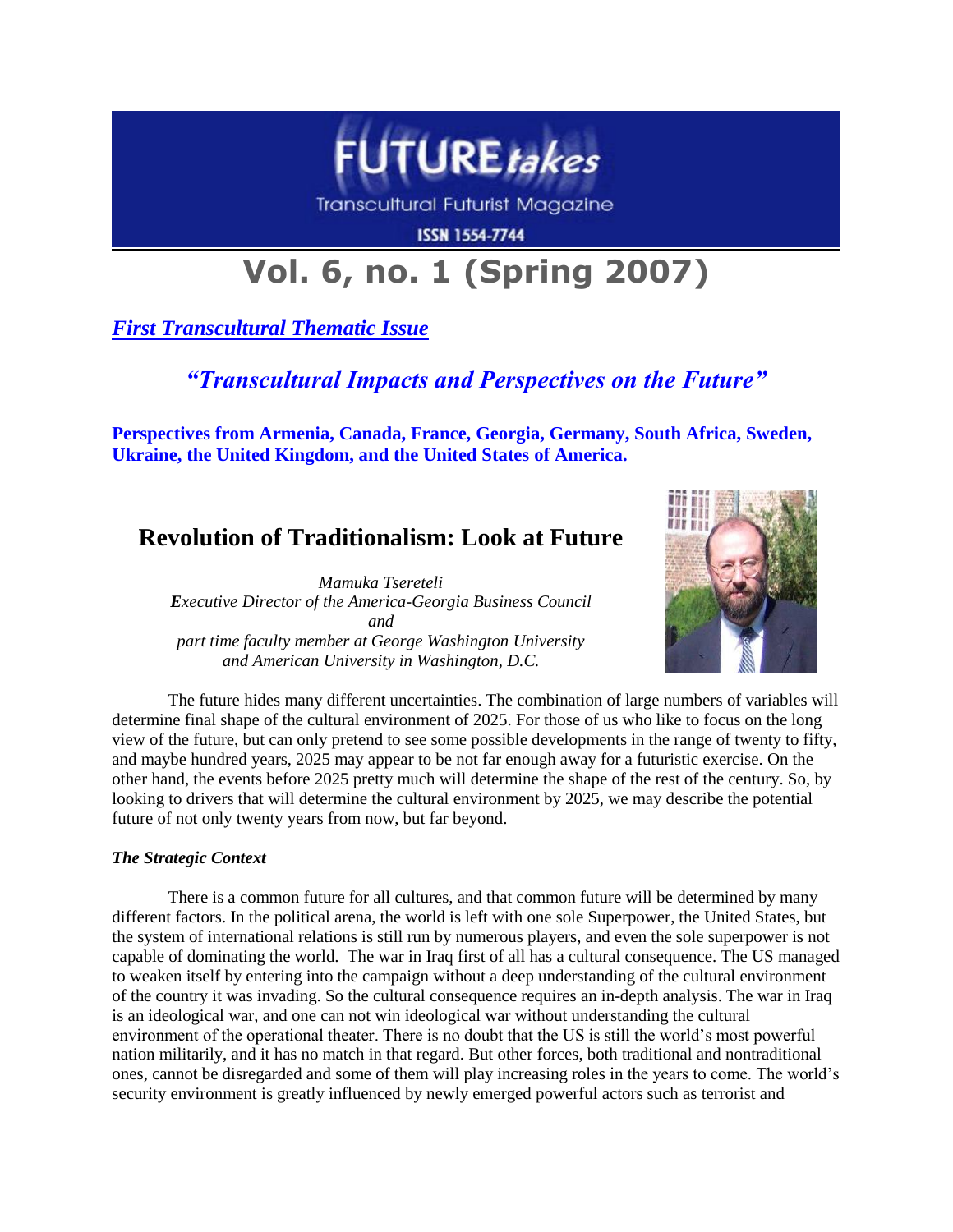transnational criminal groups that affect the politics, the cost of business, economic development, and international trade. The other feature of the modern strategic context is the fact that in a globalized and interconnected world, there are no distant or isolated threats, although geographical proximity to problematic areas increases the threat levels.

Here are some other common features of cultural environment influencing, and determining the common future:

- A growing population of the developing world, coupled with growing demand for food, water,  $\bullet$ and energy.
- An aging population in Western countries, and particularly in Europe, along with a diminishing workforce and a changing demographic composition, that will affect the military capabilities, market structures, and labor and service requirements.
- HIV/AIDS and other diseases that will significantly affect the demographics of many countries and regions of the world, including Russia and Eastern Europe, China, and Africa.
- A growing demand for energy by the U.S., China, and India and the growing dependence on imported energy resources in those countries, along with growing competition for energy sources among leading powers.
- Resources and markets are generally located far away from each other. The high mobility of goods, people, capital and information creates a different type of economic environment, where access to those factors of production is more important than political control over territory. Hence global economic competition for access to resources will continue to be the important driving force for international politics.
- The world will experience the greater penetration of the Anglo-Saxon business and media culture, and we may see different type of cultural reaction to it in different parts of the world
- Information flow and new means of communication bring "culture of action" closer around the  $\bullet$ world. Although the messages of the Al Jazeera are somewhat different from the messages of the CNN or Fox, the culture of delivering the messages ("press culture") is all the same.
- Technology is a critical element of competitiveness, and the education is the key to technological  $\bullet$ advancement and to the quality of human capital, so that both technology and education are key factors of the international economic system, affecting security.

### *The Revolution of Traditionalism in Different Parts of the World*

The world is experiencing the beginning of the revolution of traditionalism, driven by radical forces*.* Today the revolution of traditionalism is visible in US, where evangelical Christians and other religious groups based on traditional values, are playing increasing role in the broader societal life and are actively challenging moral values of the media- and Hollywood-driven mainstream America. We have to assume that this process will deepen and by 2025 we may see more radical clashes between two dominant groups, which in turn may have a profound effect on the cultural environment in the US. The predominant feature of the cultural environment in US will be less tolerance between the rival ideological groups, but no dominance will be achieved by any of those groups and some balance will be maintained.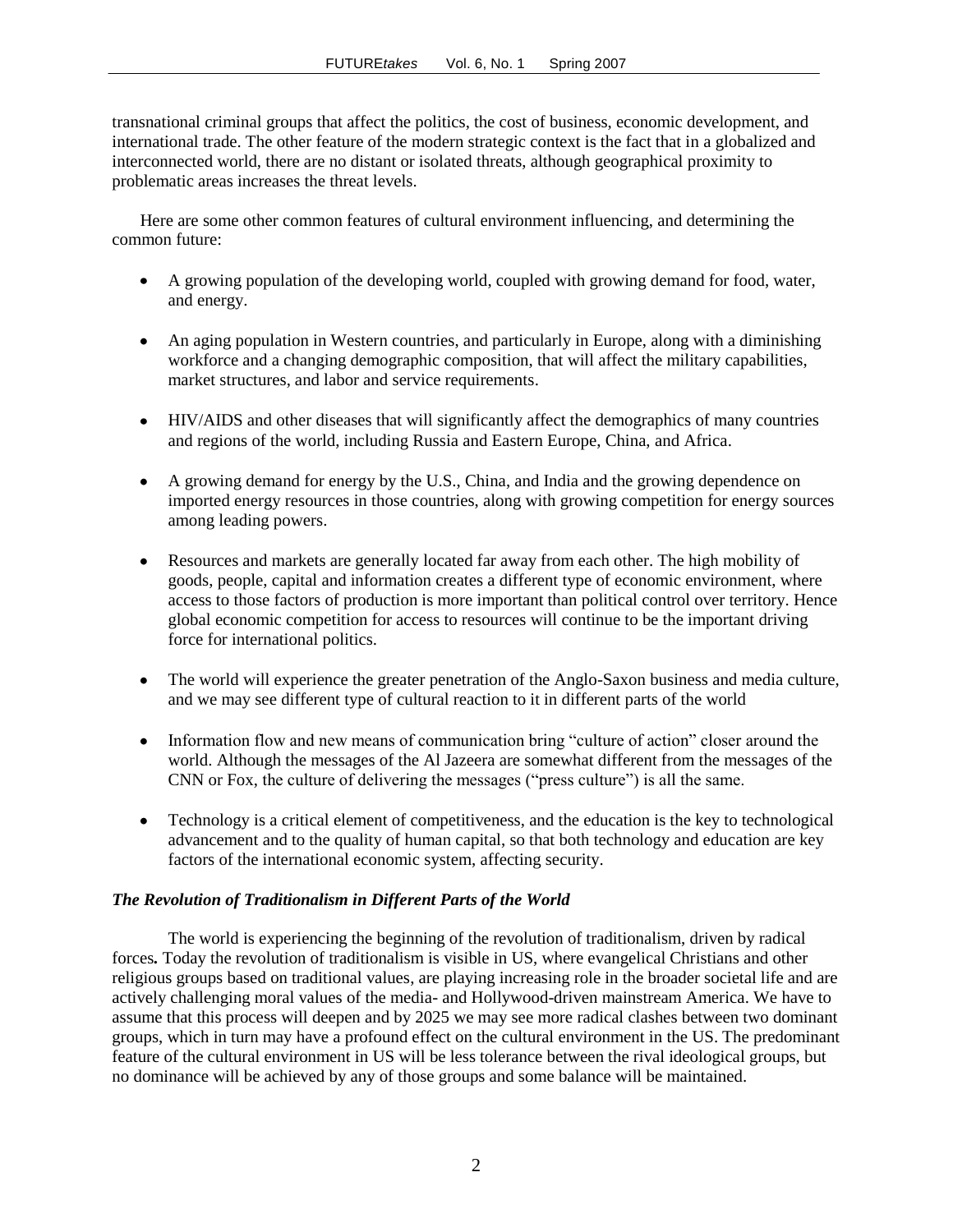This revolution of traditionalism is more visible in Muslim countries, primarily because of the events of recent years, including 9/11 and the wars in Iraq and Afghanistan. The anti-Americanism and anti-Western feelings are on the surface, but deep inside we see the greater cultural solidarity between different Muslim states and revival of religious, as well as traditional values. The pressure from the West, as well as from Shia Iran, will cause greater Sunni consolidation. It is natural to assume that ideas of radical Muslim groups to create a Sunni Caliphate will be gaining the ground. The process may have some resistance in secular circles, but most of the moderate citizens of the Muslim countries are not happy with the rule of corrupt dominant political elites, so they are for change and that increases the constituency for radical forces. The only serious resistance may come from those who are in power and face the challenge of losing both power and wealth. The case of Iran of 1979 shows that the strength of these regimes, and level and effectiveness of support from their Western (i.e. US) allies should not be exaggerated.

At the same time, the case of Dubai shows that very traditional Muslim cultural environment can co-exist with one of the best Western-style business environment in the world. So, by 2025 we may see the Dubai economic model and Al Jazeera media model spreading around the Muslim world, creating traditional value based societies, but economically more competitive and effective, thus creating the base for different type of Caliphate.

The ongoing revolution of the traditionalism in Russia is completely ignored by the outside world. The Western world is hardly aware, and clearly doesn't understand the internal dynamics of Russia. President Putin revived the nationalism as a major ideology of the country. Historically Russia was a nationalistic state and empire. Even in the Soviet times, when the need emerged with the invasion by the Nazi Germans, Stalin changed his Soviet/Bolshevik rhetoric to Nationalistic and Traditionalistic one. In the first day of the invasion he approached the Soviet population with the term Brothers and Sisters, instead of comrades, thus emphasizing the nature of the events and setting up the context for dealing with them. It is not an accident that the war was immediately given the name of Second Patriotic War, the first one being the invasion by Napoleon in the  $19<sup>th</sup>$  century during the rule of Emperor Alexander the First. President Putin came to power exploiting nationalistic feelings of Russians against the Chechen independence movement, and that rhetoric set up the stage for two parallel process: one is the emergence of radical and aggressive nationalistic movements, much stronger than before, that target minorities in the streets, as well as public life of Russia; the second is the emergence of the stronger and more mainstream traditionalistic forces, who still see the future of Russia as a powerful state that is in charge of the developments at least in its immediate neighborhood, if not far beyond. Unfortunately, there is a big probability that this may be not a smooth process.

The powerful revolution of the traditionalism will most probably take place in Europe. There are many signs that this is coming, and it will require the huge effort to avoid the radicalization of the process, if it is possible at all. The signs of this upcoming revolution are the recent referenda on European Union (EU) constitution in France and the Netherlands; the European reaction on Turkish bid for EU membership; the increased anti-immigration movements in all countries and the fact that most of the immigrants are not integrated in the mainstream societies and are greatly separated culturally; and increased European divide between "old" West and "young" East, where France and Germany lead the West, and Poland and Baltic states lead the East.

The myth of the Europe as one nation is under serious threat of being reconsidered. Most European nation-states experience a substantial growth of nationalism. The mistrust in huge, slow and ineffective EU bureaucracy is a major contributing factor. Most of the developed countries have growing societal problems, including crime and tense inter-ethnic relations, which are related to the isolation of their immigrant populations. Unfortunately, in many countries a public discussion on these issues is a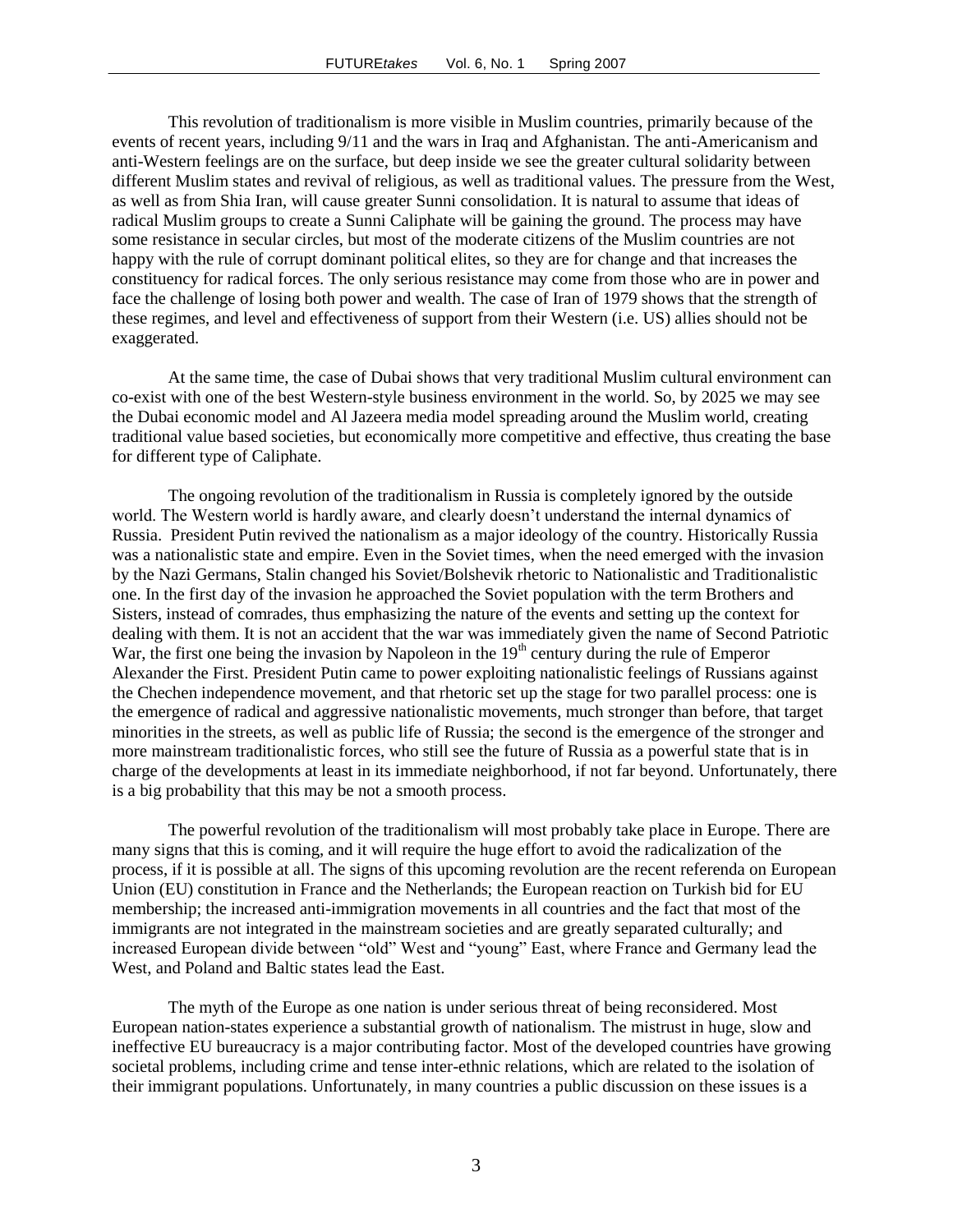taboo. As a result, these societal problems evolve into cultural problems, affecting the mindset of both the local and the immigrant population, with long-term consequences for both.

The only region that may not be experiencing the revolution of the traditionalism today, is Pacific Asia, because they are and always were culturally traditional and they managed to avoid the radicalization of either end, although potential still exists for the radicalization in Communist China, if economic growth slows down and opportunities are no longer there to meet expectations of the broader societal groups.

#### *Conclusion*

The cultural environment of the world in 2025 will most probably be more traditional than today. The revolution of traditionalism may fail, meaning that traditionalism may not take the lead in most of the countries of the world. At the same time it will leave very a profound trace on world's cultural environment. And despite the penetration of the Western type mass culture in every corner of the world, the language, religion and traditions will have larger role to play with some serious consequences for both national and supra-national structures. The most important results of this ongoing revolution in the long run will be:

- $\triangleright$  A greater European divide and subsequent strengthening of the nation-states in Europe;
- $\triangleright$  A more radical internal divide in the United States, with the potential for serious reduction of the US role in the world affairs.
- $\triangleright$  Greater potential for the creation of the spiritual, if not the actual political, Sunni Muslim Caliphate in the Middle East;
- $\triangleright$  Substantial radicalization in Eurasia, where processes described above, as well as internal and external conflicts of Russia and the increased role of China will have the greatest contribution.

These are only the few of the potential futures that may consequence of the new, but ever evolving cultural environment in the world by 2025.

*Mamuka Tsereteli is the executive director of the America-Georgia Business Council and part time faculty member at George Washington and American Universities in Washington, D.C. His areas of interests include multidisciplinary strategic analysis, economic and energy security, business environment and development.* 

### *POINTS FOR THE CLASSROOM (send comments to [forum@futuretakes.org\)](mailto:forum@futuretakes.org):*

- o *Tsereteli identifies several consequences of the revolution of traditionalism. What possible additional consequences can you identify?*
- o *The article states that there will be less tolerance between rival ideological groups in the US. At the same time, cultural relativism (increased acceptance of and respect for other cultures)*  is gaining ground in some places. If intolerance prevails, will it be based primarily on *identity, or will it be a "veneer" for underlying issues such as socioeconomic disadvantage and disenfranchisement?*
- o *Certain factors favor the establishment of a Caliphate, observes Tsereteli, who further discusses alternative possibilities for the Caliphate. However, the Middle East has been characterized by intertribal strife for more than two thousand years. Which will prevail, "fusion" or continued "fission"?*